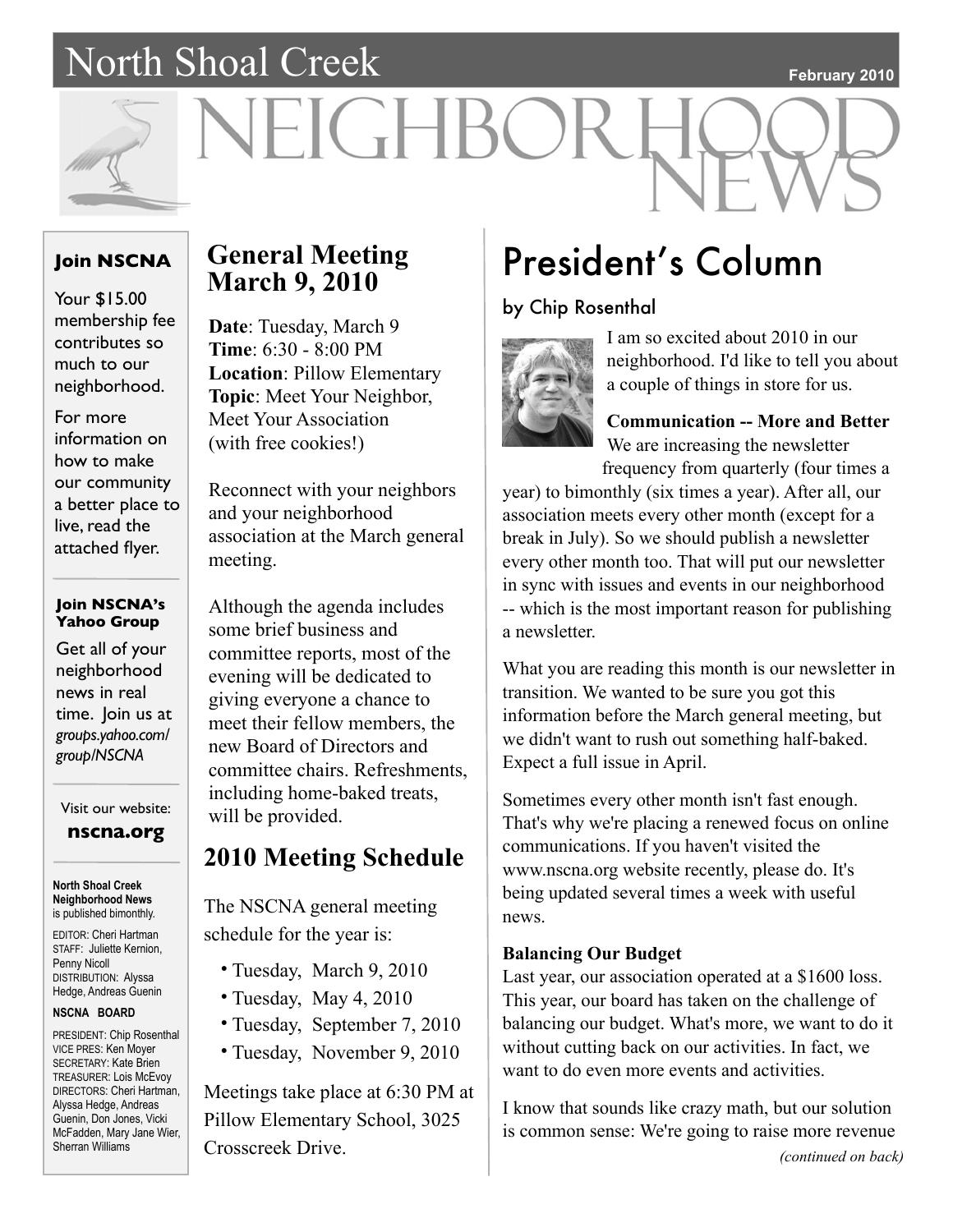#### *President's Column (cont.)*

while cutting back on expenses. We asked our Membership Committee to initiate a membership drive, so we can attract more dues paying households. (And we're starting the drive right now, with a membership flyer attached to this newsletter.) We also are asking event leaders to try to bring in more volunteers so our events are just as good, but less expensive to produce.

I'm so proud of this board and its "can-do" attitude. Our Treasurer Lois McEvoy will present the budget at the March general meeting.

> *visit nscna.org*

### **Neighborhood Safety**

First, the good  $ST<sub>f</sub>$ OLICE **TEXAS** in our neighborhood --

has decreased since the start of the year. The bad news: It hasn't decreased enough. Some neighbors have experienced recent incidents of theft or burglary.

news: Property crime -- the

most prevalent form of crime

 Most of these crimes are occurring during the day, while many neighbors are at work. If you are in the neighborhood during the day, please keep an eye out for suspicious people

or activity. If you see anything possibly suspicious, call 911. Even if you aren't sure, go ahead and call 911. Let the police decide whether the situation warrants investigation.

 When you spot suspicious activity, please take a moment to observe the people and their vehicles. A good description could be the difference between an unsolved crime and an apprehension. The police say that a car license plate number is one of the most helpful things they can get to identify a suspect.

 Your support could help make our neighborhood even safer.

### **Volunteer for a Neighborhood Committee**

### **Safety Committee**

Interact with the Austin Police Department and district representatives, communicate incidents that occur in the neighborhood and promote crime prevention techniques and information. Chair: Don Jones safetychair@nscna.org 452-6640

### **Development Committee**

Monitor development activity around the neighborhood and provide recommendations to the board. Work with neighbors, developers and the city on development issues. Chair: Kevin Wier developmentchair@nscna.org 731-8832

### **Membership Committee**

Increase membership in NSCNA and help build our community. The Membership Committee is involved in neighborhood outreach. Our goal is to help build a sense of community and caring for each other. We value your concerns and welcome your ideas for keeping our neighborhood safe, secure, and a great place to live. Contact: membership@nscna.org

### **Beautification Committee**

Organize projects that provide learning and sharing opportunities for new and experienced gardeners and neighbors who share an interest in this beautiful part of Austin. We also support the Yard of the Month project in our neighborhood. Chair: Lynda Oakes beautificationchair@nscna.org 467-7781

### **Media Committee**

Communicate with all neighbors through the newsletter, NSCNA website and NSCNA Yahoo Group. Chair: Cheri Hartman mediachair@nscna.org 751-1863

### **Social Committee**

To encourage a spirit of community by organizing several fun events throughout the year. Chair: Alyssa Hedge socialchair@nscna.org 380-9616

### **Traffic Committee**

Identify traffic problems associated with vehicles, bicycles and pedestrians and work with the city on solutions. Chair: Dallas Maham trafficchair@nscna.org 452-3673